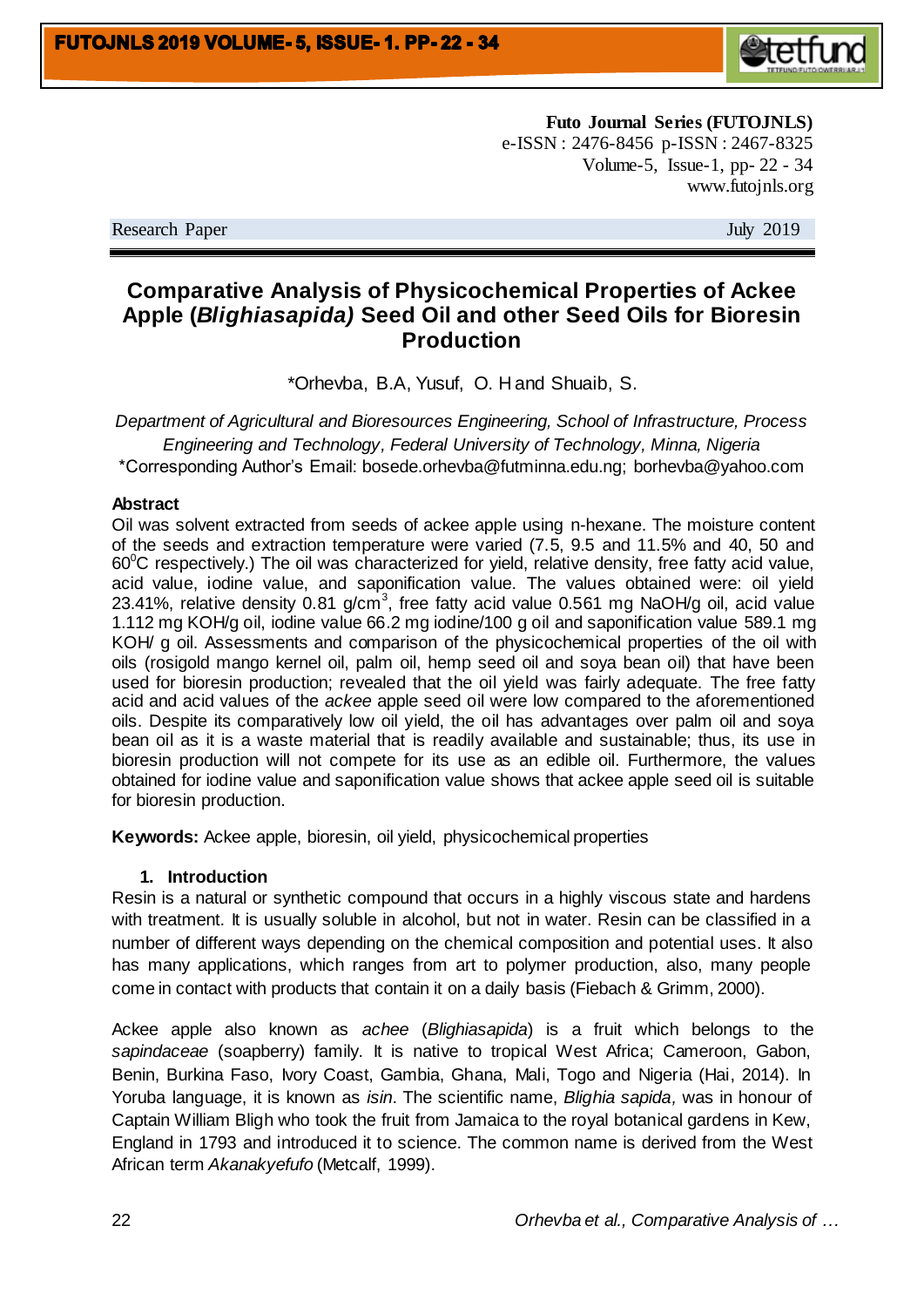

Ackee, an evergreen tree grows about 10 m tall and has short trunk and a dense crown. The leaves are paripinnately compound,15-30 cm long, with 6-10 elliptical to obovate-oblong leathery leaflets (Vinken & Bruyn, 1995). Each leaflet is 8-12 cm long and 5-8 cm wide. The inflorescences are fragrant, up to 20 cm long, with unisexual flowers that bloom during warm months, each flower as five greenish-white petals (Riffle, 1998). The fruit which is shaped like a pear, turns from green to a bright-red to yellow-orange when it ripens. The fruit usually contains large, shiny black seeds. The fruit typically weighs 100-200 g (Vinken & Bruyn, 1995). Figure 1 shows the ripe fruit and seeds of ackee apple.



Fig. 1: Samples of Ackee fruit and seeds

According to Duke (1985), the fruit is used to treat colds, fever, edema and epilepsy in South America. Many parts of the plant are used in folkloric medication in several tropical countries, such uses include: treatment of nausea and vomiting, whitlow, head lice, dental decay, eye problems, wounds, burns, massage for fractured limbs and internal hemorrhage (www.healthbenefitstimes.com). Ackee is also a good source of nutrients, vitamins and minerals, consuming 100 g of ackee offers 15.2 g of total Fat, 30 mg of vitamin C, 240 mg of sodium, 1 mg of zinc, 0.7 mg of iron, 2.7 g of total dietary Fibre, 1.1 mg of vitamin B3 and 2.9 g of Protein (www.healthbenefitstimes.com)

The term 'bio-derived adhesive' includes natural materials, non-mineral or non-petroleum based organic and agro wastes capable of reproducing the property of synthetic resins. The following constituents give rise to resin property: lignins, carbohydrates, unsaturated oils, liquefied wood and wood welding by self-adhesion. According to Ray (2002), these bioresins may be superimposed with natural or synthetic fibres creating natural fibre composites or biocomposites. Bioresins have replaced new synthetic adhesives for forest products industry in the UK (Ray, 2002).

Polymers derived from renewable resources are an alternate to fossil-based materials (Raquez, Deleglise & Lacrampe, 2010). According to Il'ina and Varlamov (2004), concern for the protection of the environment is encouraging people to initiate measures to seek and find environment friendly bio-composites.

Any component of a liquid that will usually set into a hard lacquer or enamel-like finish is normally referred to as resin (Fiebach & Grimm, 2000). An example is nail polish. Some synthetic resins (like epoxy resin) are also called resins. Some resins when soft are known as 'oleoresins', and when containing benzoic acid or cinnamon acid they are called balsams (Fiebach & Grimm, 2000). Oleoresins are naturally occurring compounds comprising of mixtures of oil and resin, which can be extracted from various plants.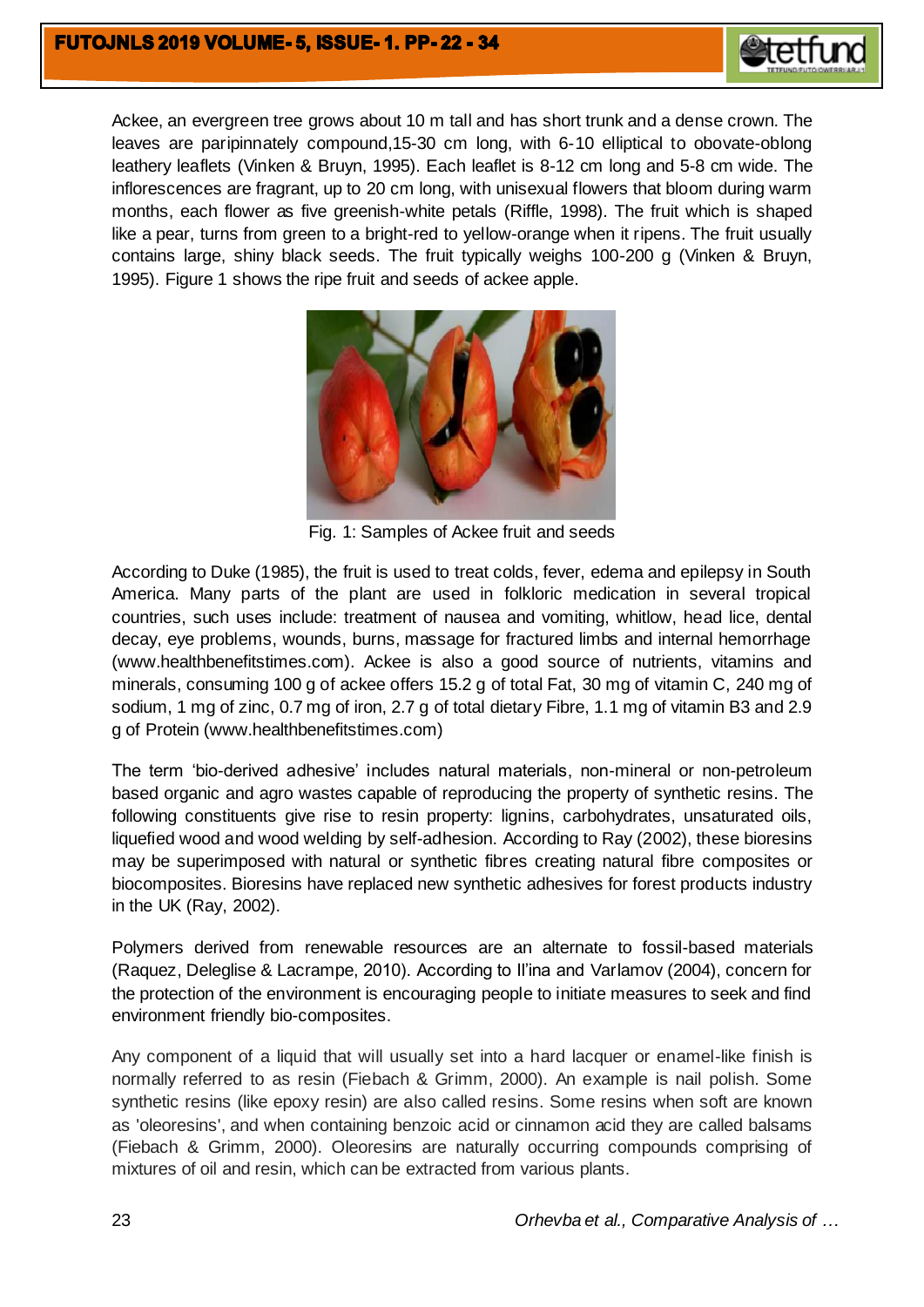

Composite material consists of two or more distinct material phases combined into one engineering material. This is with a view to optimize the properties of the materials while at the same time mitigating the effects of some of the less desirable characteristics (Astron, 1997).

The polymer matrix is one of the two major constituents of composite material commonly called resin (Strong, 1999). Traditional fibre reinforced polymer (FRP) composites manufacturers use thermosetting resins as the polymer matrix (binder) to hold the structural fibre firmly in place. The most common thermosetting resins widely used today for wide range of engineering activities are the polyester, vinyl ester and epoxy resins respectively (Strong, 1999).

## **1.1. Statement of Problem**

Despite the huge potential and vast engineering applications of composite materials in the areas of air, land and sea transportation among others, synthetic resins (petrochemical resins) have serious limitations in terms of sustainability, renewability, biodegradability and health hazards among others (Sadiq, Bello & Tokan, 2016). According to Sadiq (2008), the bulk of the resins used in Nigeria are imported materials. Thus, the need to investigate materials that not only have similar characteristics as the existing synthetic resins but are also renewable, affordable, available and degradable.

## **2. Materials and Methods**

## **2.1. Materials**

Samples of fresh and mature seeds of ackee apple were obtained from farms around Ijabe, Odo-otin Local Government Area of Osun State, Nigeria. The following apparatuses were used in the study: soxhlet apparatus**,** pipette, 500 ml beaker**,** 500 ml measuring cylinder**,**  1000 ml separating funnel**,** digital weighing balance (model no: AR2140, serial no. 1228060578)**,** crucible**,** drying oven (model no: PBSH85F**,** serial no: 941234), thermometer**,**  measuring spoon**,** titrating apparatus**,** density bottle, heating mantle (model no: ER5, serial no: 07208070) and desiccator (model no: 42027).

## **2.2. Methods**

The seeds were screened to remove bad ones, washed, oven dried at a temperature of 110  $\degree$ C for 4 hrs, pulverized with pestle and mortar and sieved using 2 mm sieve size. The seeds were then put in an air-tight container to prevent it from absorbing moisture and stored until further analysis. The experimental design of the study is presented in Table 1.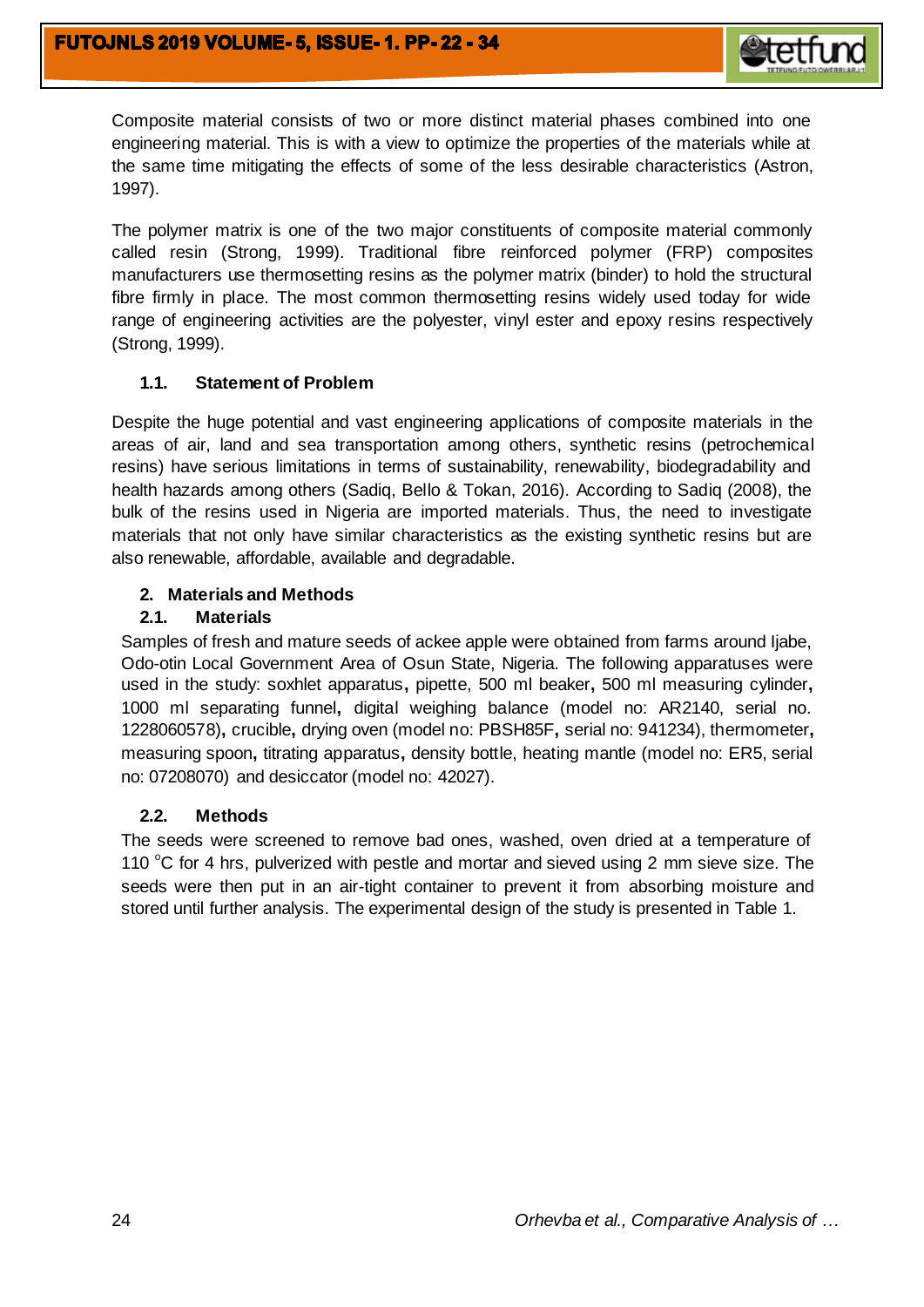

Table 1: Experimental Design

|                 |              |    |      | Responses                  |                            |                                     |                                 |                                    |                                   |
|-----------------|--------------|----|------|----------------------------|----------------------------|-------------------------------------|---------------------------------|------------------------------------|-----------------------------------|
|                 | Run Block    | A  | B    | Oil<br>Yield g<br>oil/100g | $AV$ (mg<br>NaOH/g<br>oil) | <b>FFA</b><br>(mg<br>NaOH/g<br>oil) | $IV$ (mg<br>iodine/100g<br>oil) | <b>SV</b><br>(mg<br>KOH/<br>g oil) | <b>RD</b><br>(g/cm <sup>3</sup> ) |
|                 |              |    |      |                            |                            |                                     |                                 |                                    |                                   |
| $\mathbf{1}$    | 1            | 50 | 9.5  |                            |                            |                                     |                                 |                                    |                                   |
| $\overline{2}$  | 1            | 60 | 9.5  |                            |                            |                                     |                                 |                                    |                                   |
| 3               | 1            | 40 | 9.5  |                            |                            |                                     |                                 |                                    |                                   |
| $\overline{4}$  | 1            | 40 | 7.5  |                            |                            |                                     |                                 |                                    |                                   |
| $\sqrt{5}$      | $\mathbf{1}$ | 50 | 11.5 |                            |                            |                                     |                                 |                                    |                                   |
| $6\phantom{1}6$ | 1            | 40 | 11.5 |                            |                            |                                     |                                 |                                    |                                   |
| $\overline{7}$  | 1            | 60 | 7.5  |                            |                            |                                     |                                 |                                    |                                   |
| 8               | 1            | 60 | 11.5 |                            |                            |                                     |                                 |                                    |                                   |
| 9               | 1            | 50 | 7.5  |                            |                            |                                     |                                 |                                    |                                   |
| Where:          |              |    |      |                            |                            |                                     |                                 |                                    |                                   |

A: Extraction temperature  $^0\text{C}$ B: Moisture content % Responses Oil yield AV: Acid value FFA: Free fatty acid IV: Iodine value SV: Saponification value RD: Relative density

## **2.2.1 Determination of Moisture content**

The moisture content was determined using the method described by Kyari (2008). *Ackee* seeds were dried in an oven at a temperature of 110℃ for 8 hrs to 11.5% moisture content for easy milling. The seeds were milled into 2mm sieve size particles using a milling machine.

The initial moisture content of the milled sample was calculated using Equation 1.

$$
MC = \frac{w_1 - w_2}{w_1} \times 100
$$
 (1)

where:

Mc = moisture content (%), W<sub>1</sub> =wet weight of sample or the initial weight of sample (g) and  $W_2$  = dry weight of sample or the final weight of sample (g).

#### **2.2.2 Moisture Content Variation**

Two samples of the ackee apple seed powder were conditioned by adding calculated amounts of water, in order to achieve the desired moisture content. After the addition of water, the samples were refrigerated in sealed bags at a temperature of  $5^{\circ}$ C for 4 days. This was done to achieve uniformity of water adsorption by the seeds. The amount of water added to vary moisture content was calculated from Equation 2;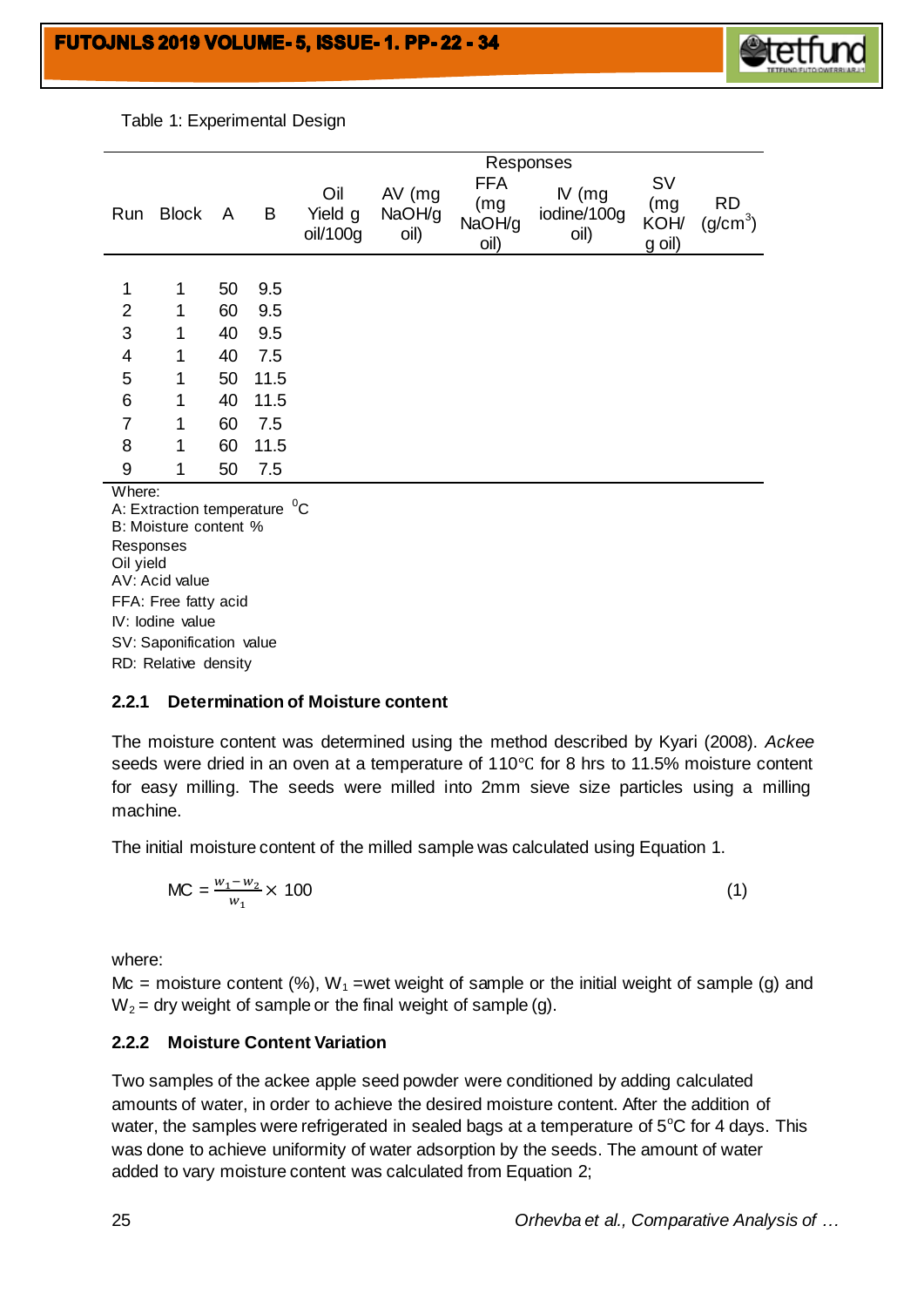**FUTOJNLS 2019 VOLUME-5, ISSUE-1. PP-22-34** 

$$
Q = \frac{W_i (M_f - M_i)}{100 - M_i}
$$

where:

 $Q =$  amount of water to be added in g,  $W_i$  = initial weight of sample in g,  $M =$  initial moisture content of seeds in %  $M =$  final moisture content in %.

## **2.2.3 Oil extraction**

Soxhlet extraction process was used for the oil extraction. 20 g of the seed sample was placed inside a thimble made from thick filter paper; and placed in the main chamber of a soxhlet extractor. The soxhlet extractor was placed into a flask containing the extraction solvent and equipped with a condenser. 250 ml of n-hexane was used for the extraction which lasted for about six hours at  $40 - 60^{\circ}$ C. The solvent vapour travelled up the distillation arm and flooded into the chamber housing the thimble of solid, the condenser ensured that any solvent vapour cooled and dripped back down into the chamber housing the solid materials.

The chamber containing the solid material slowly filled with the warm solvent. Some of the desired compound dissolved in the warm solvent. When the soxhlet chamber was almost full, the chamber automatically emptied by a siphon side arm, with the solvent running back down to the distillation flask. During each cycle, a portion of the sample dissolved in the solvent. After many cycles, the desired compound became concentrated in the distillation flask. And after the extraction process was completed, the solvent was evaporated, yielding the extracted oil.

## **2.2.4 Determination of Percentage Yield of Oil Extracted**

The percentage oil yield  $(Y<sub>o</sub>)$  was determined using International Standard Organization (ISO -3657) method described by Kyari (2008). The extracted oil was weighed and the percentage yield was calculated on dry matter bases using percentage oil yield formula (Equation 3). This procedure was repeated twice to obtain the average result.

$$
Y_p = \frac{w_o}{w_s} \times 100 \tag{3}
$$

where;  $Y_p$ = percentage oil yield,  $W_0$  = weight of oil, g Ws = weight of sample on dry matter basis, g

## **2.2.5 Characterization of Oil**

## **2.2.5.1 Determination of Relative Density of Extracted Oil**

The relative density of the oil was determined in line with ISO method as described by Ejilah (2010). A relative density bottle was washed, rinsed with acetone and dried at  $45^{\circ}$ C in oven. After the bottle was cooled to room temperature in a desiccator, it was weighed empty using electronic weighing balance. The bottle was filled to a mark with distilled water and weighed again on the same electronic weighing balance. The water was poured out, bottle rinsed with

26 *Orhevba et al., Comparative Analysis of …*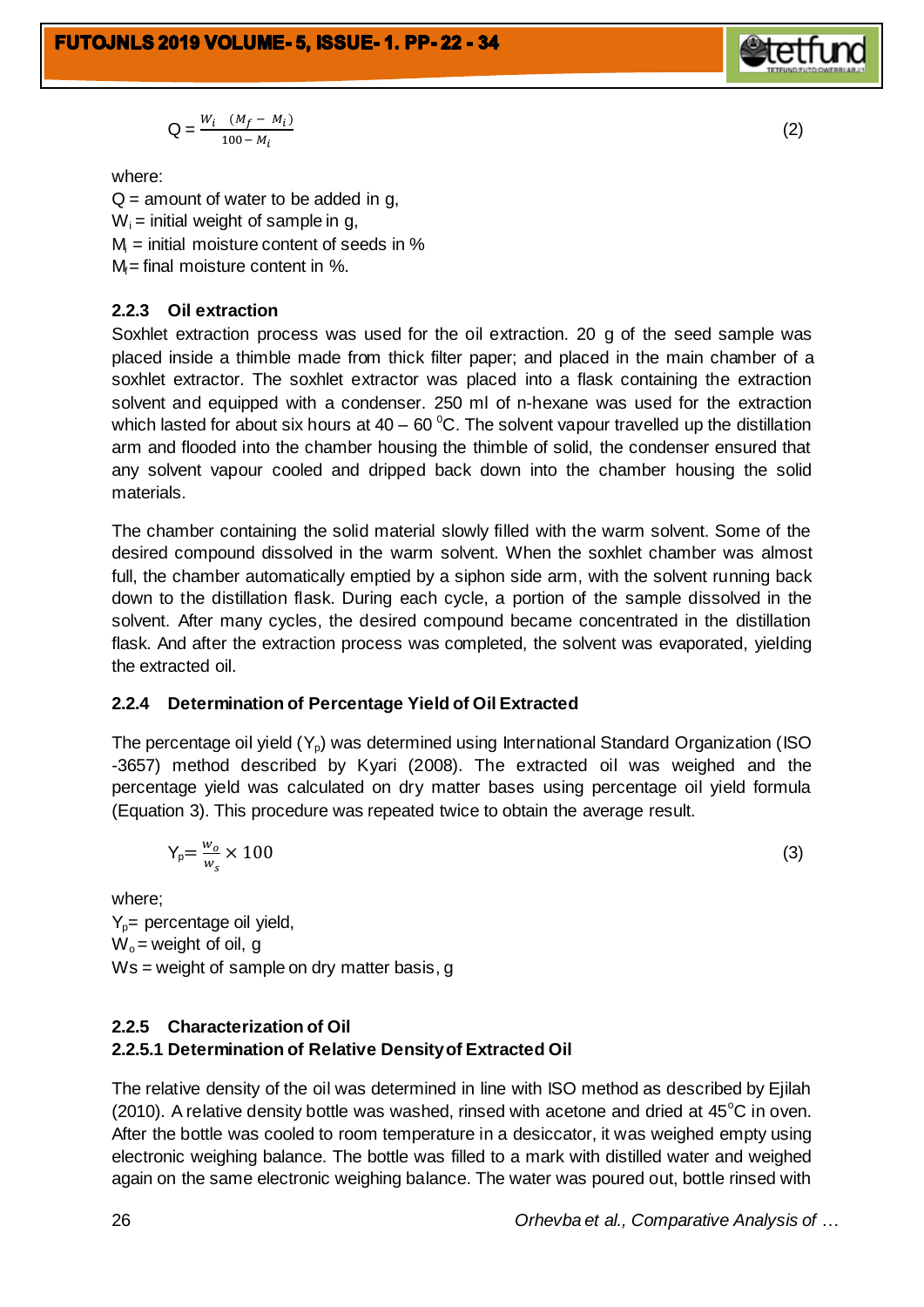acetone and dried in oven and then filled to the same mark with the *ackee* seed oil extracted. The specific gravity of the oil was calculated using relative density formula (Equation 4). The procedure was repeated twice to obtain the average result.

$$
\rho = \frac{w_3 - w_2}{w_1}
$$

where:

ρ = Relative density of oil  $W_3$  = weight of bottle and pure oil sample, g  $W_2$  = weight of empty bottle, g

 $W_1$  = weight of equal volume of water = weight of bottle and distilled water - weight of empty bottle.

#### **2.2.5.2 Determination of Free Fatty Acid**

The free fatty acid value of the oil was determined using the Association of Official Analytical Chemists (AOAC, 1998)'s method as described by Kyari (2008).1g of the oil was placed in 250 cm<sup>3</sup> conical flask and warmed. 25ml of methanol was added while stirring thoroughly; 2 drops of Phenolphthalein indicator and a drop of 0.14 M NaOH solution were also added. The contents were titrated with 0.14M NaOH solution until a light pink colour which persisted for one minute appeared. The volume of the end point was recorded. At the end of the titrations, the free fatty acid (FFA) was calculated from FFA formula (Equation 5). The procedure was repeated twice.

$$
\text{FFA} = \frac{Tv \times M \times 28.2}{w_o}
$$

where:

 $Tv =$  Titre volume,  $W_0 =$  Weight of oil, g  $M =$  morality of the base (NaOH) used.

#### **2.2.5.3 Determination of acid value**

The acid value of the oil was determined in line with Association of Official Analytical Chemists (AOAC, 1998) method described by Kyari (2008). The free fatty acid value of the oil was multiplied by a constant (2) to determine the acid value of the oil (Equation 6)

$$
AV = \% FFA \times 2 \tag{6}
$$

where:

 $AV = Acid$  value of the oil

FFA = free fatty acid of the oil.

27 *Orhevba et al., Comparative Analysis of …*

(4)

(5)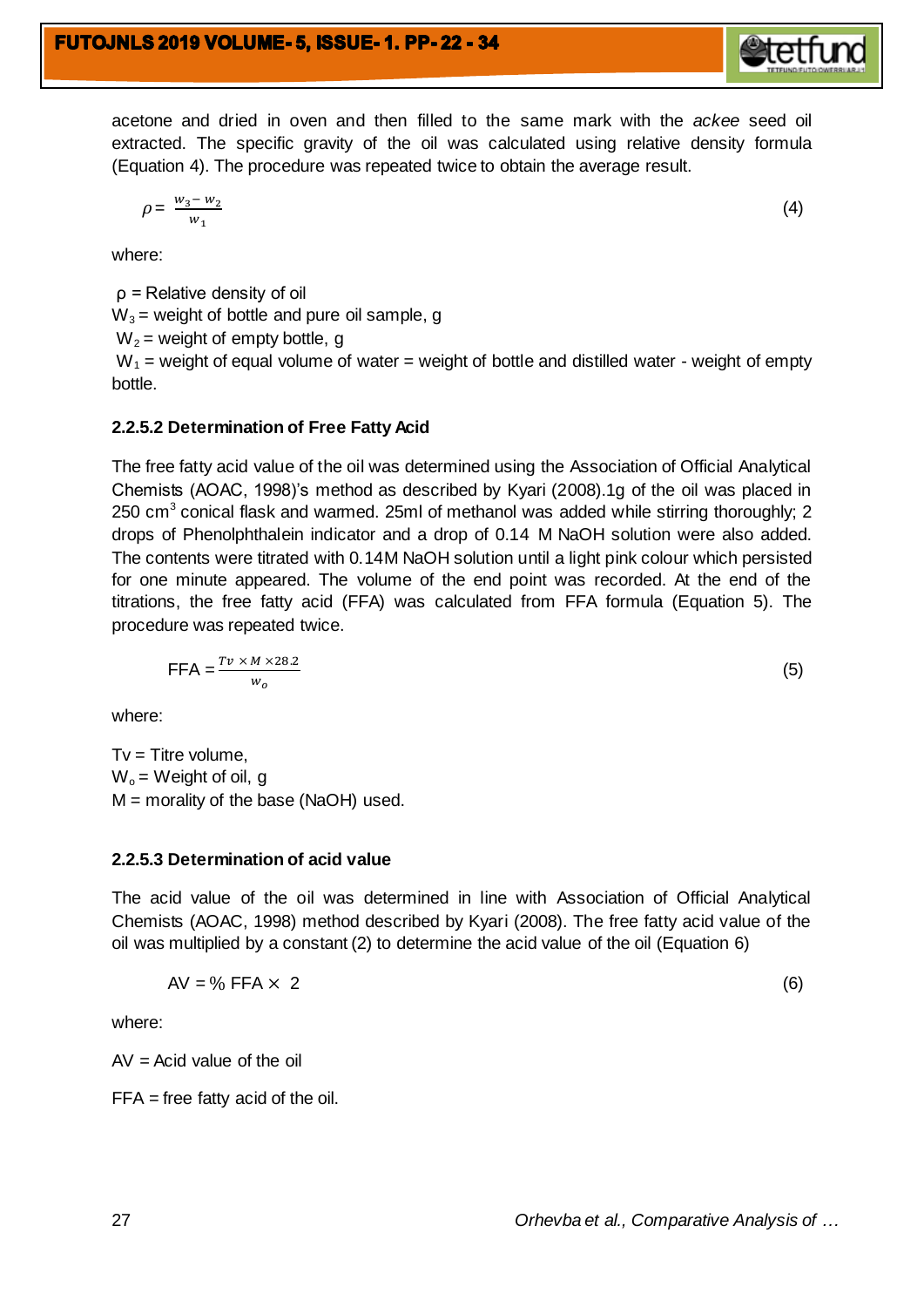

The iodine value was determined by titration using ISO method as reported by Kyari (2008). 21g of the oil and 30 cm<sup>3</sup> Hanus solution were placed in a 250 cm<sup>3</sup> conical flask and stoppered. The contents were thoroughly mixed by shaking and later placed in a drawer for thirty minutes (for complete reaction), it was then titrated with Sodium triosulphate ( $N_{a}S_{2}O_{3}$ ) until the solution became light yellow. 2  $cm<sup>3</sup>$  of 1% starch indicator was added and the titration continued until the yellow colour almost disappeared. The iodine value was calculated from Equation 7. The procedure was repeated twice.

$$
W = \frac{(B-S) \times N \times 12.69}{W}
$$

(7)

where:

 $IV =$  Iodine value of oil  $B =$  bank titre (without oil) = volume (ml) of  $Na<sub>2</sub>S<sub>2</sub>O<sub>3</sub>$  used  $S =$  sample titre (with oil) = volume of  $Na<sub>2</sub>S<sub>2</sub>O<sub>3</sub>$  used  $N=$  normality of Sodium triosulphate = 0.1  $W=$  weight of oil = 1g.

#### **2.2.5.5 Determination of Saponification Value**

The saponification value of the oil was determined by titration using ISO 3657 method described by Kyari (2008). 2 g of the oil was placed in a 250 cm $^3$  conical flask and 25 cm $^3$  of 0.5 M ethanol potassium hydroxide solution was added. A reflux condenser was attached and the flask contents were refluxed for 30 minutes on a water bath while swirling until it started to boil gently. The warm contents in the flask were titrated with 0.5M hydrochloric acid while phenolphthalein served as the indicator. The saponification value of the oil was calculated using Equation 8. The procedure was repeated twice to obtain the average value.

$$
SV = \frac{(B-S)\times 28.5}{W}
$$
 (8)

where:

SV = Saponification value of oil  $B =$  titre volume (ml) of blank sample (without oil)  $S =$  titre volume (ml) of sample (with oil)  $W = weight$  of oil = 2 g

## **3 Results and Discussion**

## **3.1. Results**

The results of the study carried out on the oil extraction and assessment of physicochemical properties of *ackee* apple (*Blighiasapida*) seed oil are presented in Tables 2-3.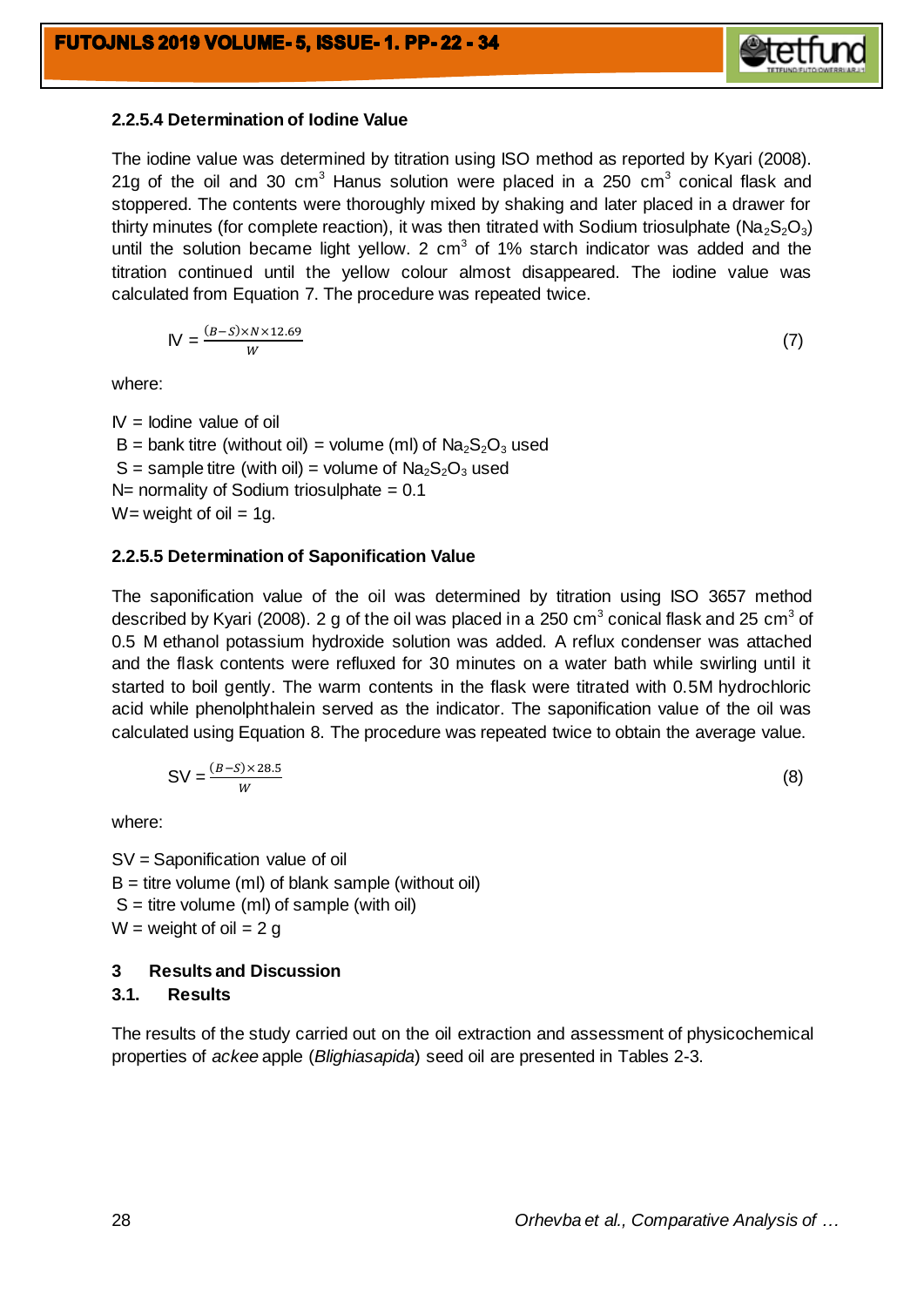

| $       -$<br>Samples | -- 1 pp.<br>Moisture | Temperature  | Oil Yield |
|-----------------------|----------------------|--------------|-----------|
|                       | Content %            | $^{\circ}$ C | %         |
|                       | 7.5                  | 40           | 10.33     |
| 2                     | 7.5                  | 50           | 11.98     |
| 3                     | 7.5                  | 60           | 10.52     |
|                       | 9.5                  | 40           | 14.98     |
| 5                     | 9.5                  | 50           | 15.43     |
| 6                     | 9.5                  | 60           | 16.18     |
|                       | 11.5                 | 40           | 20.61     |
| 8                     | 11.5                 | 50           | 21.50     |
| 9                     | 11.5                 | 60           | 23.41     |

## Table 2: Percentage Oil Yield of Ackee Apple Seeds at Various Moisture Contents

| Table 3: Physiochemical Properties of Ackee Apple Seed Oil |  |  |
|------------------------------------------------------------|--|--|
|                                                            |  |  |

| S/No | Parameters                                         | Average Values |
|------|----------------------------------------------------|----------------|
| 1    | Percentage yield of oil (g oil/100g<br>dry matter) | 23.41          |
| 2    | Relative density $(g/cm^3)$                        | 0.81           |
| 3    | Acid value (mg NaOH/g oil)                         | 1.112          |
| 4    | lodine value (mg iodine/100g oil)                  | 66.2           |
| 5    | Saponification value (mg KOH/ g oil)               | 589.1          |
| 6    | Free fatty acid (mg NaOH/g oil)                    | 0.556          |
|      |                                                    |                |

## **3.2 Discussion**

The highest oil yield (23.41%, Table 2) was achieved when the moisture content was 11.5% at  $60^{\circ}$ C. This value (23.41%) is high when compared with those reported for mango kernel oil (19.6) and soya oil (21.4) but lower when compared with palm oil (30.2%) and hemp seed oil (32.4%) (Nursyazana, 2014, Nathan, 2013). The initial value of yield obtained from oil extraction helps to determine whether to proceed with further extraction or change to other fruits or seeds with possibly better yields. Considering the fact that the source of the oil is a waste material discarded by consumers and poisonous, the low yield value may be tolerated since the seeds are abundantly available for use with virtually no cost. Statistical analysis (Table 4) revealed that the temperature and moisture content had significant effect on the yield.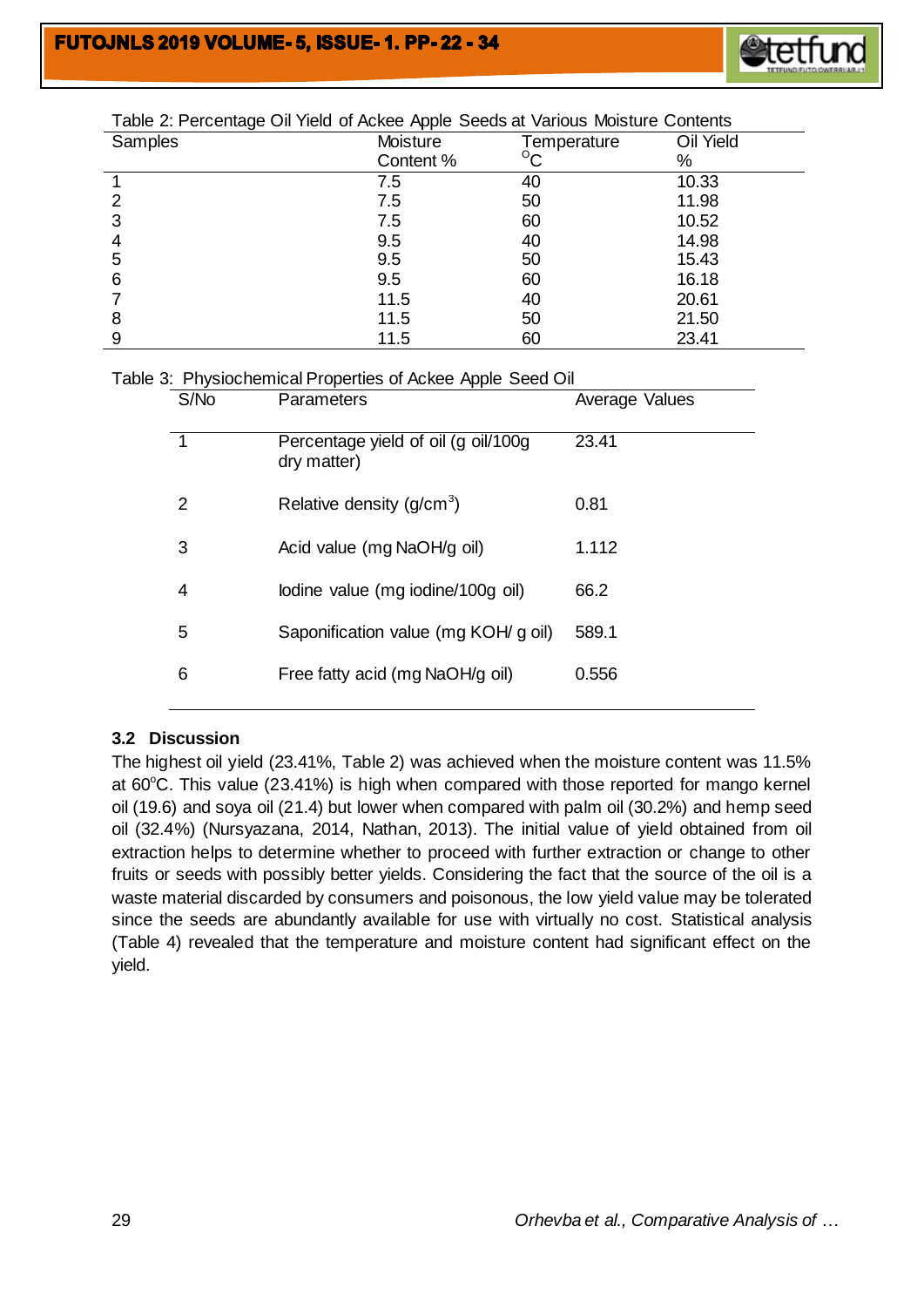

| <u>Fable 4. ANOVA OFIVIOISIME CONTENT and Temperature OFFOR TIEM</u> |                       |  |  |  |  |  |
|----------------------------------------------------------------------|-----------------------|--|--|--|--|--|
| Variables                                                            | Oil yield             |  |  |  |  |  |
| Moisture content                                                     |                       |  |  |  |  |  |
|                                                                      |                       |  |  |  |  |  |
| 7.5                                                                  | $10.95^{\circ}$ ±1.08 |  |  |  |  |  |
| 9.5                                                                  | $15.53^{\circ}$ ±0.68 |  |  |  |  |  |
| 11.5                                                                 | $21.84^a \pm 1.26$    |  |  |  |  |  |
| Sig.                                                                 | $***$                 |  |  |  |  |  |
| Temperature                                                          |                       |  |  |  |  |  |
| 40                                                                   | $15.61^{\circ}$ ±4.90 |  |  |  |  |  |
| 50                                                                   | $16.01^{\circ}$ ±3.79 |  |  |  |  |  |
| 60                                                                   | $16.70^{\circ}$ ±5.60 |  |  |  |  |  |
| Sig.                                                                 | $***$                 |  |  |  |  |  |
| <b>Interaction</b>                                                   |                       |  |  |  |  |  |
| M*T                                                                  | $***$                 |  |  |  |  |  |

#### Table 4: ANOVA of Moisture Content and Temperature on Oil Yield

Means on the same column with different superscript for each variable are significantly different (P≤0.05). Values are mean ±standard deviation

\*\* significant at 5% level

Statistical analysis showed that the interaction between the moisture content had significant effect on the yield as shown in Table 5.

| Moisture Content (%) |                   | ⊺ (°C,      |                 |
|----------------------|-------------------|-------------|-----------------|
|                      | 40                | 50          | 60              |
| 7.5                  | $10.35^{\dagger}$ | $11.98^e$   | $10.52^t$       |
| 9.5                  | $14.98^{d}$       | $15.43^{d}$ | $16.18^\circ$   |
| 11.5                 | $21.51^{b}$       | $20.61^{b}$ | $23.41^{\circ}$ |

Mean with different superscripts are significantly different.

As presented on Table 2, Ackee apple seed at 11.5% moisture content and temperature of  $60^{\circ}$ C gave the highest yield of 23.41%. Orhevba, Adejumo and Ubochi (2016) reported oil yields of 41.52% and 50.33% for cashew nut oil extracted at  $55^{\circ}$ C and  $65^{\circ}$ C respectively. They concluded that oil yield increases with increase in extraction temperature. Sivala, Bhole & Mukherjee (1991) reported that moisture content in excess of 9% for canola seed adversely affected the oil yield while 10% and 11% moisture contents gave the maximum oil recovery for unseived rice bran and sieved rice bran respectively.

## **3.2.1 Physiochemical Properties of Ackee apple seed oil**

The physiochemical properties obtained for ackee Apple Seed Oil were compared with the physiochemical properties of (Rosigold mango kernel oil, palm oil, soya bean oil and hemp seed oil) as presented in Table 6. Ackee apple seed oil like other renewable oils has numerous physical and chemical properties inherent in it. However, the physiochemical properties that will give an insight into the suitability of the oil for bioresin production are presented in Table 6.

|                                                                 | Table 6: Comparison of Physiochemical Properties of Rosigold Mango Kernel Oil, Soya |
|-----------------------------------------------------------------|-------------------------------------------------------------------------------------|
| Bean Oil, Hemp Seed Oil and Palm Oil with Ackee Apple Seed oil. |                                                                                     |

| Rosigold<br>Palm oil<br>Sova<br>Parameter<br>Ackee<br><b>Hemp</b><br>Mango kerel<br>apple oil<br>bean oil<br>seed oil<br>ΟIΙ |  |
|------------------------------------------------------------------------------------------------------------------------------|--|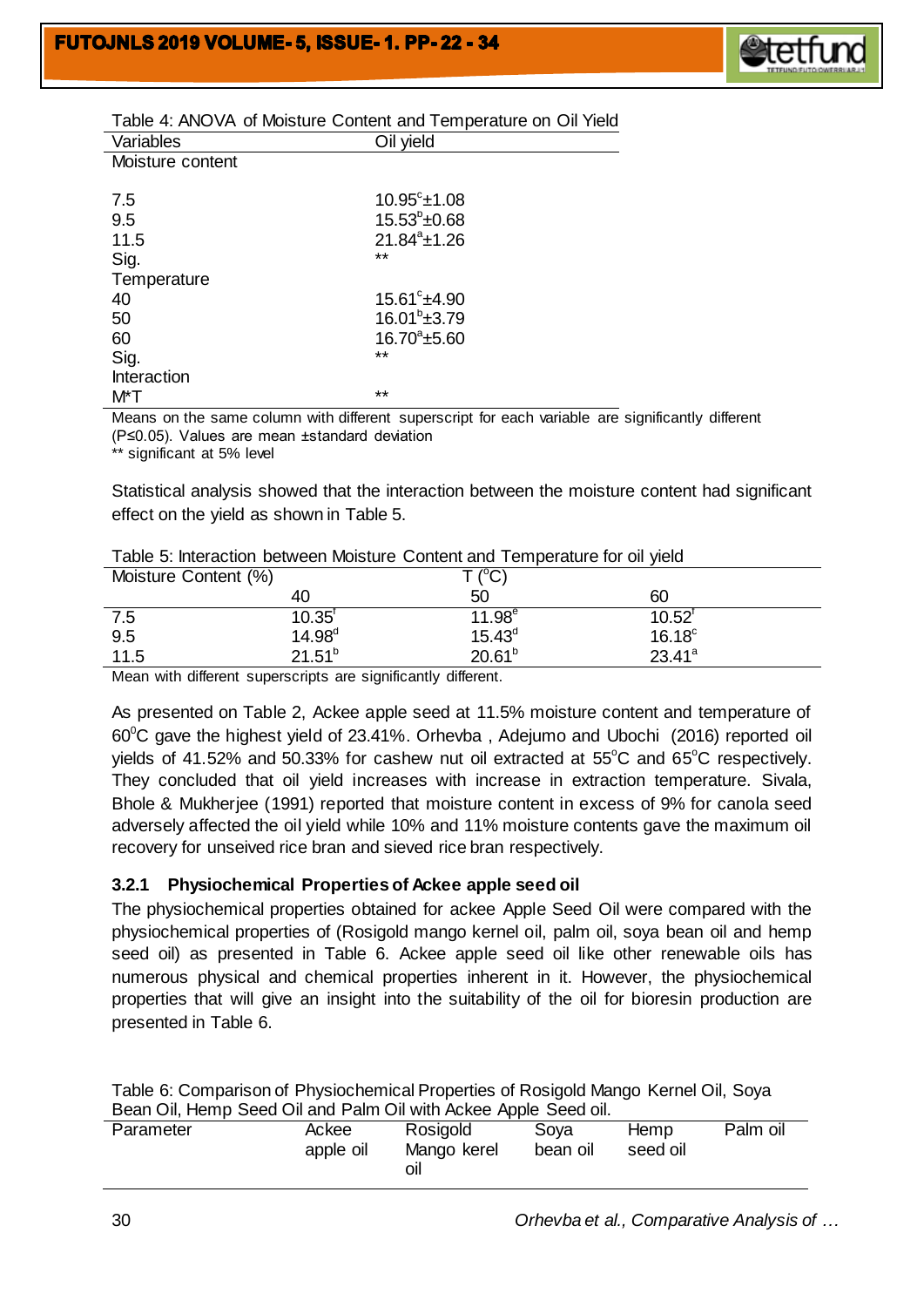

| Oil yield %<br>Relative density        | 23.54<br>0.81 | 19.6<br>0.874 | 21.4<br>0.908 | 32.3<br>0.893 | 30.2<br>0.931 |
|----------------------------------------|---------------|---------------|---------------|---------------|---------------|
| Acid value<br>$(mg$ NaOH/g)            | 1.112         | 6.18          | 2.13          | 2.15          | 2.86          |
| Free fatty acid<br>$(mg$ NaOH/g)       | 0.556         | 3.09          | 2.08          | 1.79          | 1.06          |
| lodine value<br>(mg iodine/100g oil)   | 66.2          | 60.7          | 135.7         | 163.5         | 53.8          |
| Saponification value<br>(mg/KOH/g oil) | 589.1         | 143.6         | 185.4         | 190.2         | 203           |

The relative density of ackee apple seed oil obtained in this study is 0.81 g/cm<sup>3</sup>. Although, the value is low when compared with the relative densities of rosigold mango kernel seed oil (0.874 g/cm<sup>3</sup>), palm oil (0.931g/m<sup>3</sup>), hemp seed oil (0.893g/m<sup>3</sup>) and soya bean oil  $(0.908g/m<sup>3</sup>)$  as reported by Nursyazana (2014) and Nathan (2013) on oils that have been used for bioresin production, the ackee apple seed oil value of 0.81 g/cm<sup>3</sup> implies that the oil is less dense than water due to the absence of heavy element or hydroxyl groups in it. According to Kakani and Amit (2004), the value of relative density of any oil gives an idea about its dense nature when compared with that of distilled water. According to Sadiq, Ejilah and Aroke (2017), resins generally should be light in weight so as to contribute to the overall light weight of the composite product and this has to start from the raw material (oil) itself.

The acid value of oil gives an idea about the quality of the oil and its tendency to spoil and shelf life and thus its quality (Ejilah, 2010). The acid value of (1.112mg NaOH/g oil) obtained for ackee apple in this study is lower than the values of 6.18 mg KOH/g; 2.86 mg KOH/g; 2.15 mg KOH/g and 2.08 mg KOH/g oil reported for rosigold mango kernel seed oil, palm oil, hemp seed oil and soya bean oil respectively; reported by Nursyazana (2014) and Nathan (2013). The low acid value of *ackee* apple seed oil indicates that it has low free fatty acids and carboxylic acid group in it. This implies that the oil is more unsaturated when compared with those above. This low acid value of the oil makes its suitable for bioresin production. According to Asuquo, Anusiem and Etim (2012), acid value measures the degree of saturation of oil and high acid value indicates high saturation level of free fatty acid and carboxylic acid group present in the oil. According to Ekpa and Ekpe (1995), the acid value is a measure of total acidity of the lipid, involving contributions from all the constituent fatty acids that make up the glyceride molecule. The lower the acids value of the oil, the fewer the free fatty acids it contains which makes it less exposed to the phenomenon of rancidification (Ekpa & Ekpe, 1995).

In this study, the free fatty acid value of 0.556 mg NaOH/g is lower than those reported for Rosigold mango kernel seed oil (3.09 mg KOH/g oil), Palm oil (1.43 mg KOH/g oil), Hemp seed oil (1.075 mg KOH/g oil) and Soya bean oil (1.04 mg KOH/g oil) by Nursyazana (2014) and Nathan (2013). Free fatty acid like the acid value of oil limits the degree of unsaturation of oil and thus undesirable elements in bioresin production (Amos-Tautua & Onigbinde,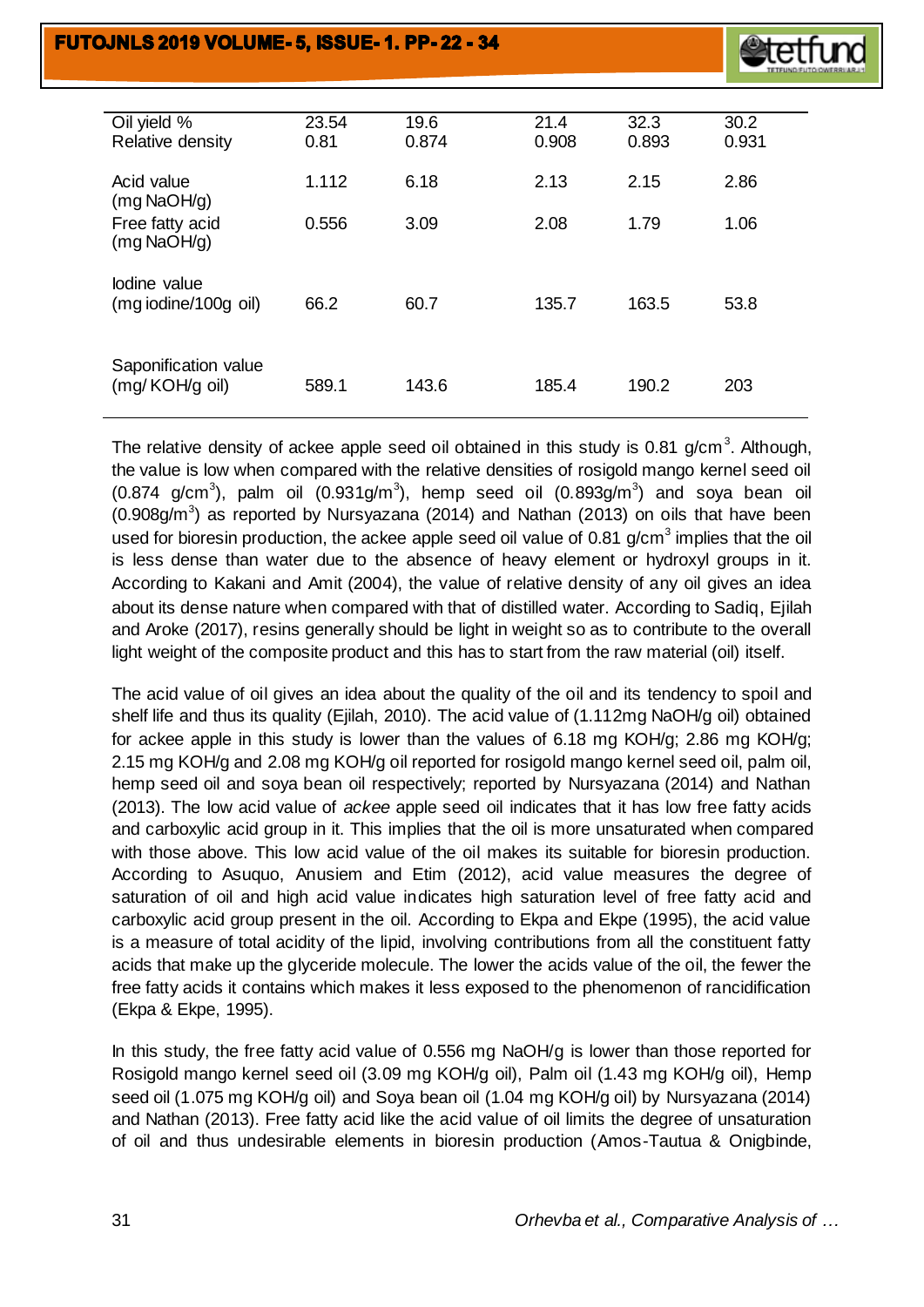

2013). The low free fatty acid value thus obtained for the oil makes the oil useful for the production of bioresin.

The iodine value obtained for apple seed oil is 66.2 mg iodine/100g oil. The value is slightly higher than that reported for rosigold mango kernel oil (60.7 mg iodine/100g oil) and palm oil (53.8 mg iodine/100g oil) but much lower than that reported for hemp seed oil (163.5 mg iodine/100g oil) and soya bean oil (135.7 mg iodine/100g oil) by Nursyazana (2014) and Nathan (2013). According to Wool (2005), high iodine value of oil simply implies high degree of unsaturation and thus more C=C bond present in the oil. A successful epoxidation reaction will convert the high proportion of the C=C bond into an epoxide oil which serves as raw material for bioresin production (Nathan, 2013). From the foregoing, it then means that the ackee apple seed oil is better than mango kernel oil and palm oil for bioresin production than the other two oils (hemp seed oil and soya bean oil). Also, the minimum bench mark of iodine value of oil for bioresin production is 50mg iodine/100g oil.

Saponification value of oil is necessary in evaluating the molecular weight of fatty acids in the triacylglycerols in the oil. Thus, low saponification value of oil indicates a very high content of low molecular weight triacylglycerols. However, oil with high saponification value is better for bioresin production than the one with low value (Nursyazana, 2014). The saponification value of the oil obtained in this study 589.1 mg KOH/g oil is higher than the values reported by Nursyazana (2014) and Nathan (2013) on rosigold mango kernel seed oil (143.6 mg KOH/g oil), palm oil (203.9 mg KOH/g oil), Hemp seed oil (190.2 mg KOH/g oil),) and soya bean oil (185.4 mg KOH/g oil) respectively. High saponification value of oil indicates high Lauric acid content of that oil which determines its suitability for making soap, Alkyl resin, wetting agents and detergents among others.

## **4. Conclusions**

The ackee apple seed oil was extracted with an average yield of 23.41%. Assessments and comparison of the physicochemical properties results with those of four other oils (rosigold mango kernel oil, palm oil, hemp seed oil and soya bean oil) that have been used for bioresin production; revealed that the oil yield is fairly adequate. The free fatty acid and acid values of the *ackee* apple seed oil are low compared to the aforementioned oils. These parameters of the oil (acid value and free fatty acid value) compare favourably with the other oils. Despite its comparatively low oil yield (compared with hemp oil and palm oil), the oil has advantages over palm oil and soya bean oil because it is a waste and also a poisonous material that is readily available, affordable and sustainable; thus, its use does not compete for use as edible oil. The saponification value is high as compared with the other oils that are been utilized for production of bioresin, Moreover, considering the minimum iodine value bench mark of 50 mg iodine/100 g oil for oil suitable for bioresin production, Ackee apple seed oil is thus suitable for bioresin production.

The use of ackee apple oil for bioresin production will not only give room for alternative resin that is renewable and sustainable, but will also help to ameliorate some of the challenges associated with total dependence on petrochemical resins thereby hindering the adverse effects of synthetic resins on health, environment and economy.

#### **References**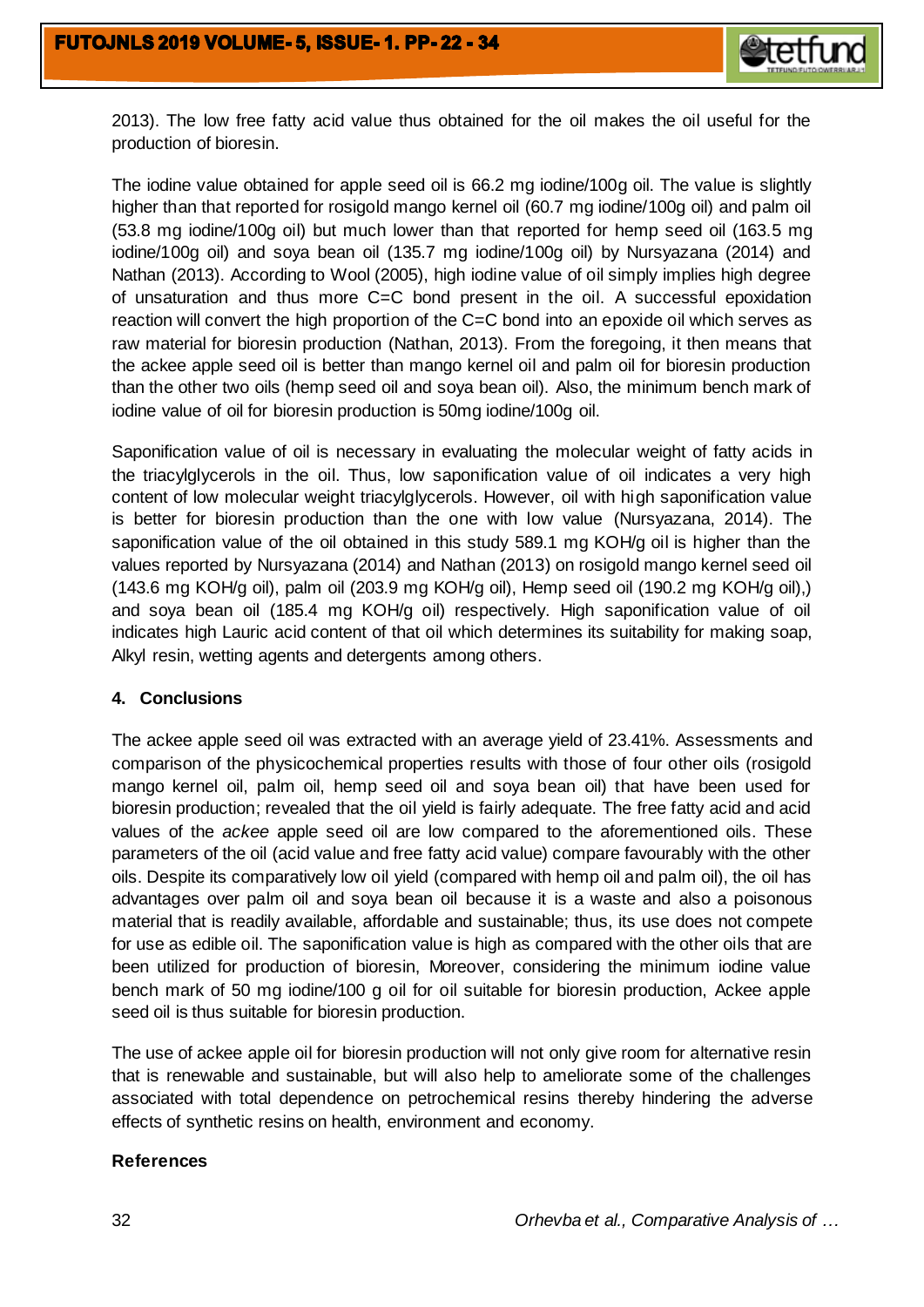

- Amos-Tautua, B.M.W. & Onigbinde, A.O. (2013). Physicochemical properties and fatty acid profiles of crude oil extracts from three vegetable seeds. *Pakistan Journal of Nutrition*, 12(7), 647 – 650.
- Association of Official Analytical Chemists, (AOAC) (1988). Official methods of analysis. analytical chemist. 3rd Ed. Washington. D.C.
- Astron, B.T. (1997). Manufacturing of polymer composites, London: Chapman and Hall.
- Asuquo, J. E.; Anusiem, A. C. I. & Etim, E. E. (2012). Extraction and Characterization of Rubber Seed Oil*. International Journal of Modern Chemistry*, 1(3). IJMChem.aspx ISSN: Florida, USA: 109- 115.
- Ejilah, I.R. (2010). Performance, emission and wear characteristics of single-cylinder gasoline engine running on seed oil-blended lubricants. Unpublished PhD Thesis, Mechanical Engineering Programme, Abubakar Tafawa Balewa University, Bauchi, **Nigeria**
- Ekpa, O.D. & Ekpe, U.J. (1995). The effects of coconut oil concentration and air exposure to the total acidity of palm oil. *Global Journal of Pure and Applied Sciences* 11, 51-58.
- Fiebach, K & Grimm, D. (2000) Resins, Natural. *Ullmann's encyclopedia of Industrial chemistry.* Weinheim: Wiley-VCH.ISBN 978-3-527-30673-2
- Hai, H. D. (2014). Vietnamese fruits from soapberry family. https://www.edibleplantsinvietnam.com/vietnamese-fruits-from-familyapindaceae.html. Accessed on 24<sup>th</sup> July, 2018.
- Il'ina, A & Varlamov, V. (2004). Hydrolysis of chitosan in lactic acid. *Applied Biochemistry and Microbiology.* 40(3), 300–303.
- Kakani, S. L. & Amit, K. (2004). Material science, new age international publisher, New Delhi, India 267-270.
- Kyari, M.Z. (2008). Extraction and characterization of seed oils. *International Agrophysics*. 22, 139- 142.
- Metcalf, A. (1999). *The World is so Many Words.* ISBN 0-395-95920-9.
- Nathan, W. M. (2013). Development of hemp oil based bioresins for biocomposites. A Dissertation submitted for the award of Doctor of philosophy. Centre of excellence in engineered fibre composites. Faculty of Engineering and Surveying University of Queensland, Australia.
- Nursyazana, B.T. (2014). Production of bioresin from Palm oil. Unpublished thesis submitted in partial fulfillment of the requirements for the award of the degree of Bachelor of Chemical Engineering Faculty of Chemical and Natural Resources Engineering. Malaysia Pahang
- Orhevba B. A., Adejumo B. A & Ubochi V. O. (2016). Effect of extraction temperature on the yield of cashew nut, *Nigerian Journal of Technological Research* 11, 2.
- Raquez J.M, Deleglise M & Lacrampe, M.F. (2010). *Progress in Polymer Science.* 35, 487 509.
- Ray, D. (2002). Impact fatigue behaviour of vinylester resin matrix composites reinforced with alkali treated jute fibres, *Composites Part A: Applied Science and Manufacturing.* 33, 233–241.
- Riffle, R. (1998). *The tropical look*. Timber press. ISBN 0-88192-422-9
- Sadiq, S. A (2008). Exploring the suitability of coconut fibre as reinforcement in hand-layup fibre reinforced plastic composite: via compression test. Journal of Engineering and Technology (JET). 3 (1), 100-105.
- Sadiq, S.A. Bello, A. A & Tokan, A. (2016). Shift towards using renewable oil for resin production for fibre reinforced composite materials in Nigeria. Proceeding of the 29th